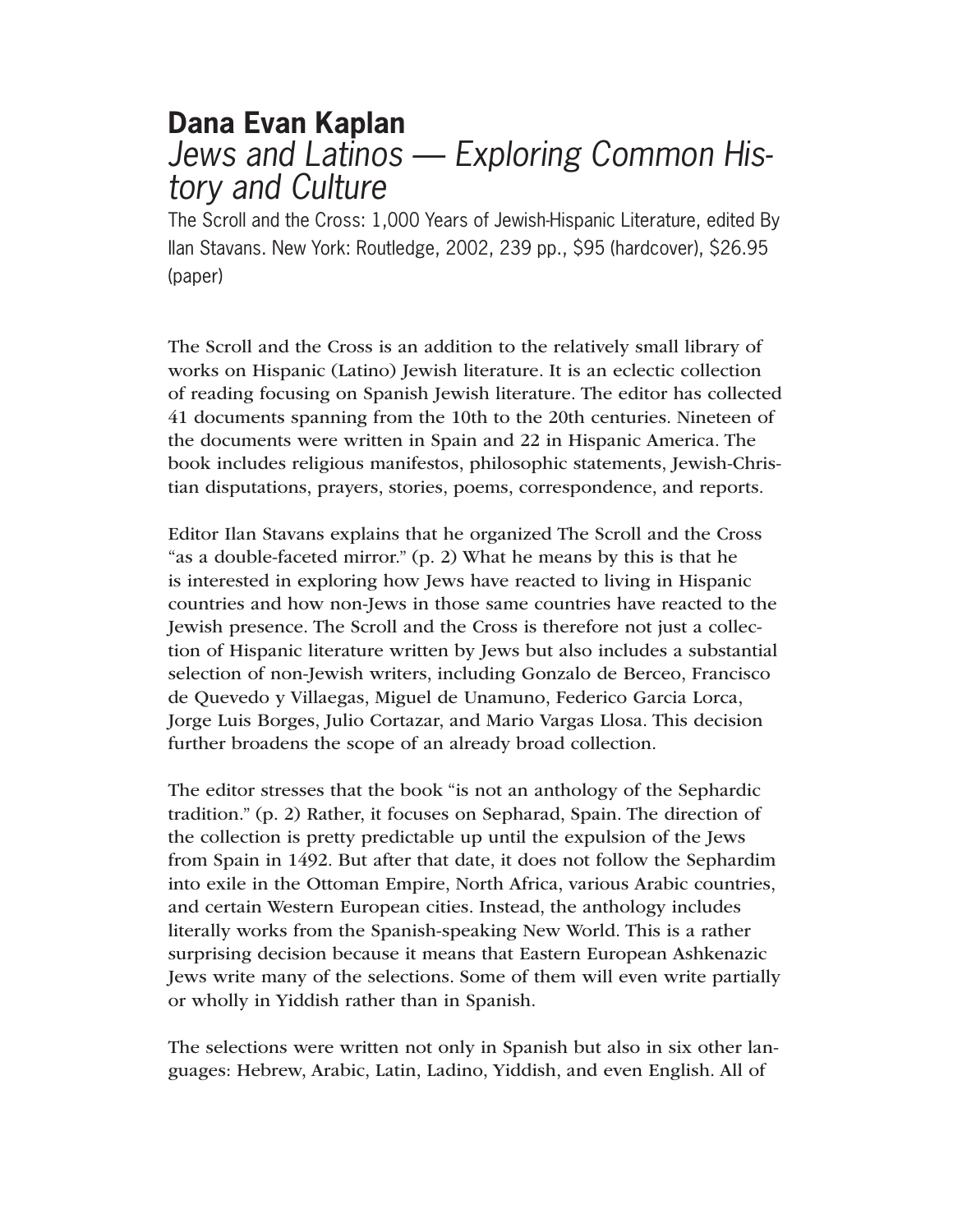the foreign language works were previously translated into English and are being reprinted here. Stavans explains that because of limited continental circulation, South American readers may have difficulty finding books published in neighboring countries. "Ironically, a reader in English today has far more Jewish-Latin American literary works at his disposal than does his or her counterparts south of the Rio Grande." (p. 27)

Stavans argues that "the largest challenge for scholars today is the articulation of a sensible, panoramic context through which to help non-Hispanics understand the dilemmas faced by Jews in the Americas." (p. 27) These challenges are very different from those faced by Ameri-can Jews. Latin American history and culture is very different from American history and culture, and this is reflected in literature written by, and about, Jews.

The documents are not broken down into sections, but it becomes clear that they can be grouped thematically as well as chronologically. The reader will need a great deal of imagination in order to conceptualize the collection as a unified whole. The authors cover an unbelievably broad spectrum ideologically, culturally, and in virtually every other way possible.

The collection begins with a number of selections written in medieval Spain, including Samuel Hanagid's "Short Prayer in Time of Battle," Solomon ben Gabirol's "Night Storm," Moisés ben Ezra's "The Two Sons," and Yehuda Halevi's "My Heart is in the East." All four of the works were written in Hebrew and had been translated previously by T. Carmi. By beginning with Hebrew poetry written during the Golden Age of Spain, the anthology attempts to unify more modern Hispanic Jewish literature with its medieval roots.

The collection moves on to medieval Jewish prose. Selections are included from Benjamin of Tudela's "Jerusalem," Yehuda ben Tibbon's "On Books and on Writing," Maimonides's "Epistle to the Jews of Morocco," and Maimonides's "Guide for the Perplexed." This last document is, like some of the other selections, a small excerpt from a much larger work. Stavans also includes an excerpt from the medieval Jewish mystical work The Zohar. These writings are classical works, but can they be claimed as part of a long tradition of "Jewish-Hispanic literature"?

The next set of documents reflects on the state of Jewish-Christian relations in medieval Spain: Gonzalo de Berceo's "The Jews of Toledo,"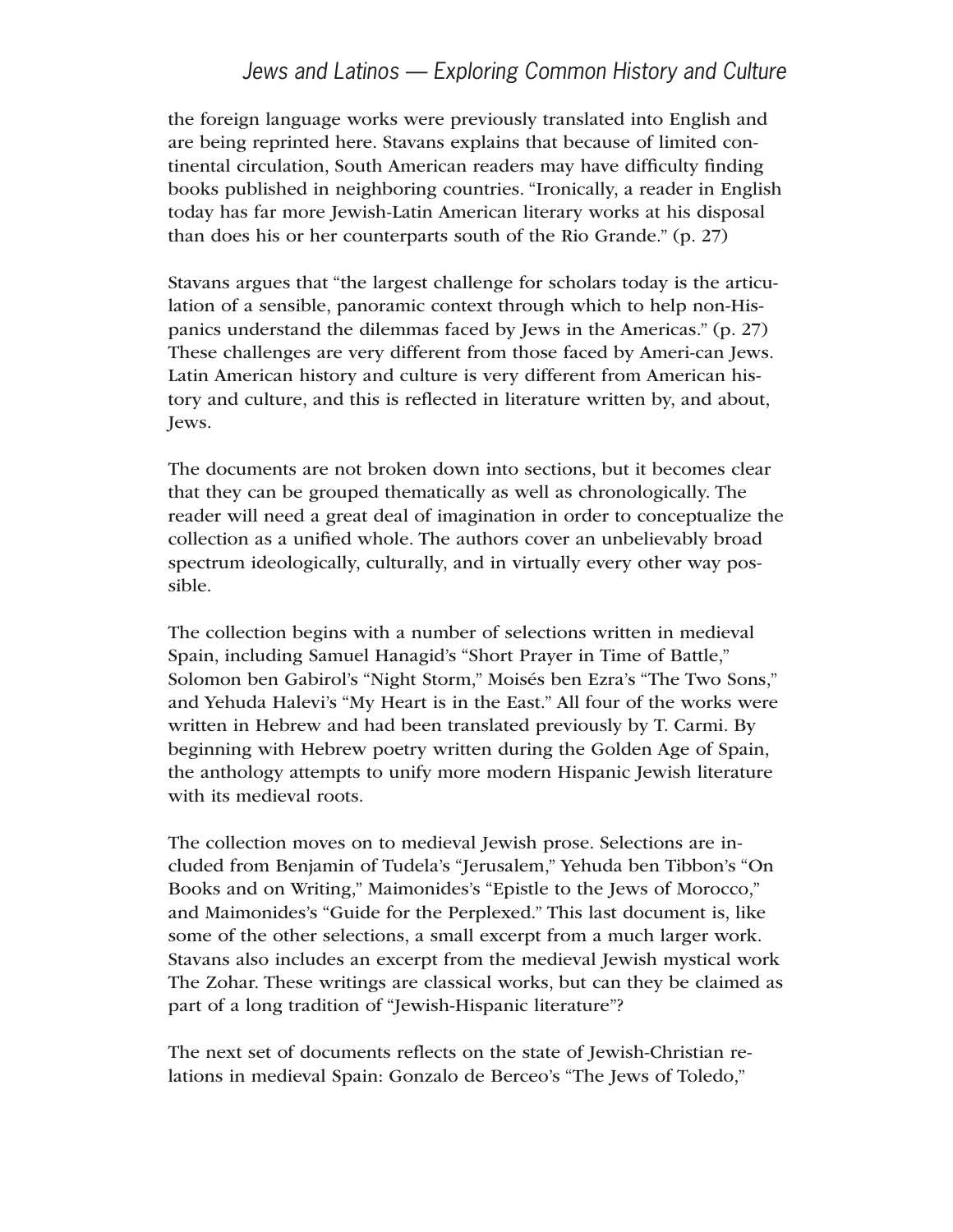Nahmanides's description of the disputation of Barcelona, and Alfonso X the Wise's "Concerning the Jews: Las siete partidas." These documents certainly highlight the scroll and the cross of the book's title. There is an assortment of other medieval and early modern documents, including a long autobiographical essay by the crypto-Jew Luis de Carvajal the Younger. Born in Benavente, Spain, he moved to Mexico, where he was burned at the stake by the Inquisition in 1596. The autobiographical essay is written in the third person and describes Carvajal's experiences in rediscovering Judaism and suffering at the hand of the Inquisition in New Spain (Mexico). Carvajal was a marrano, a term that is usually used pejoratively. Normally, historians prefer the more neutral term New Christian; some use the Hebrew term anusim, meaning those who are forced (to convert to Christianity).

Editor Stavans reflects on the nature of marrano identity in his introductory remarks. He does not discuss the historical debate over the extent to which the New Christians secretly maintained their Jewish identities, but reflects on the literal meaning of the word marrano. He suggests that in intellectual circles today, the word marrano — meaning a secretive, concealed, closeted person — implies "a sense of infatuation." (p. 6) Stavans writes that "To have a secret and keep it for centuries is to be the owner of an ancestral treasure. In a society such as ours, easily prone to superficialities, such ownership makes for astonishing riches." (p. 6)

Stavans is struck by Elaine Marks's argument in her book, Marrano as Metaphor: the Jewish Presence in French Writing. Marks uses the term marrano to indicate an assimilated, modern Jew, especially the intelligentsia. Many Jewish writers are marranos in the sense that their cultural, political, and even sexual identity shifts depending on circumstances. "This elasticity is infuriating. Isn't modernity as a whole a state of mind ruled by inner doubt?" (p. 7) Stavans suggests that the transformation of the meaning of the word marrano is part of a larger obsession with "the hidden Jewish self." (p. 7)

This obsession takes different forms. Stavans points out that many authors have written on the lost ten tribes, frequently suggesting that they are in one place or another. Others suggest revisionist theories of the origin of the Jewish people. Arthur Koestler, for example, argued unconvincingly in The Thirteenth Tribe that the Jews are descended from the Khazars. Stavans wants to see all of these interests as reflections of the obsession with the hidden Jewish self. He argues that we are interested in the marrano because it is an exotic subject.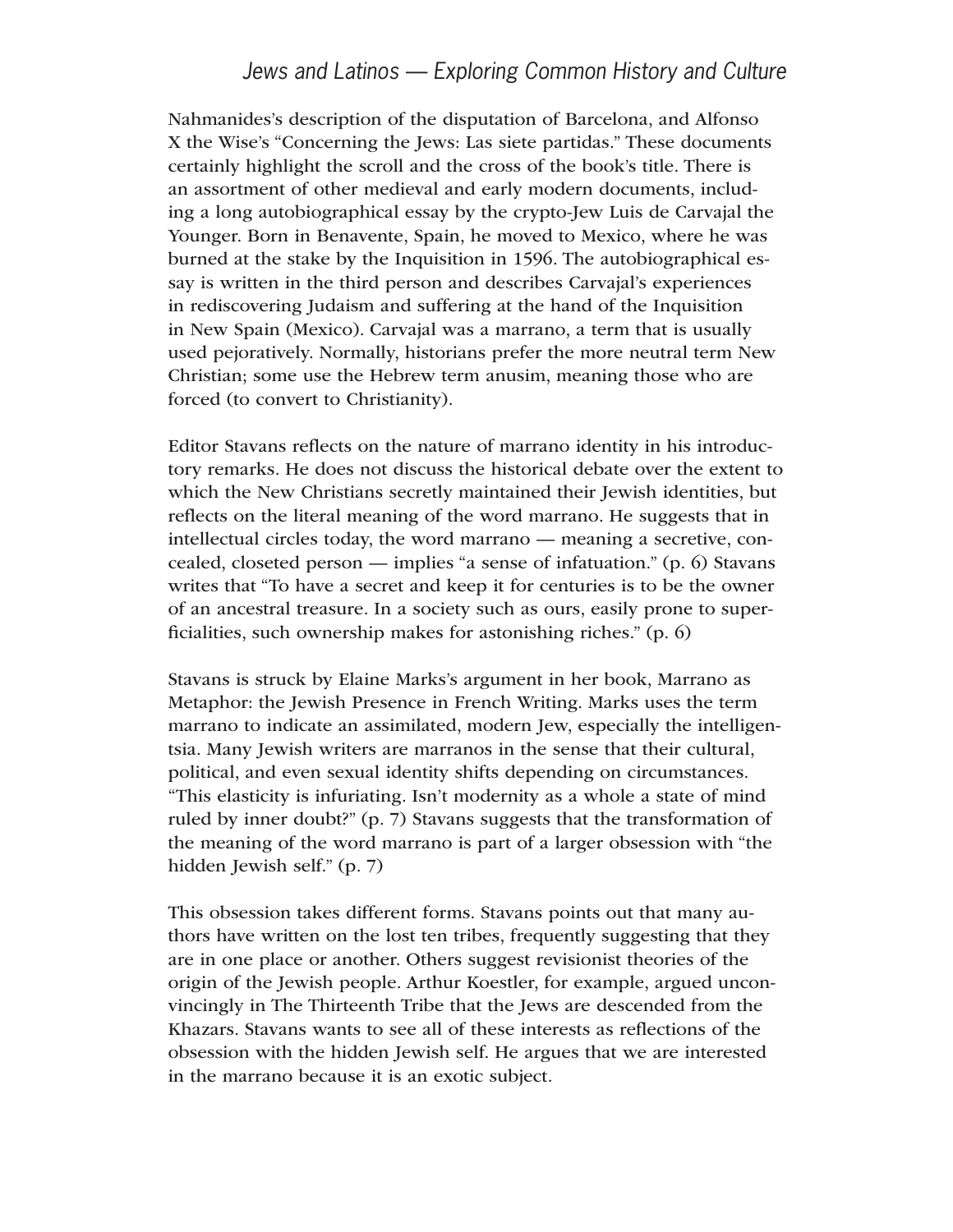Stavans writes that there are many books that search for possible marranos in New Mexico or Arizona but few that focus on Sephardim and Sephardic culture. He suggests that the nature of marrano identity is an enigma to us and serves as the vehicle for us to work out our own identity issues. "The marrano has the potential of 'coming out,' and that potential is fascinating only because our own Jewish identity is too flat, too normal, without any secrets left." (p. 8)

Stavans writes that "Jews have been guests, huéspedes, in the Hispanic world for over a thousand years." (p. 27) During certain historical periods they have flourished intellectually, while at other times they have been forced to hide their identities. But in the final analysis, Stavans does not see their worldview as that of marranos. "In fact, it is closer to the mestizo: a mixture of ancestries, a plentiful ground for cross-fertilization."(p. 28)

The most interesting documents are from the 20th century. Indeed, one could argue that the collection would have made more sense if it had included only Hispanic Jewish literature from the 20th century. The editor admits that the Encyclopedia Judaica states that Alberto Gerchunoff's The Jewish Gauchos of the Pampas, published in 1910, was "the first work of literary value to be written in Spanish by a Jew in modern times." (p. 18) There may have been works of literary value written by Jews in Spanishspeaking countries, but they were probably written in other languages. This could be seen as narrowing the scope of the project; however, the editor sees this limitation as a challenge. He uses this historical reality as a justification to broaden his search. In addition to the extensive use of non-Jewish authors, he also looks for literature written by crypto-Jews whose ancestors were converted and who hid their religious beliefs and practices from the Inquisition.

Gerchunoff is a pioneering figure; the collection might have started with his works rather than with Samuel Hanagid. Gerchunoff was raised speaking Yiddish and Russian, but when he moved to Argentina he began using Spanish. He became a noted writer and influenced others, including Jorge Luis Borges. The editor explains that Gerchunoff's lifetime project was "to turn Spanish into a home for the Jews, to acclimate the language not only to Hebraisms and Yiddishisms but to a Weltanschauung totally alien to it." (p. 18) Gerchunoff's selection is from his autobiography, which was unpublished at the time of his death in 1950 and was only printed in an English translation in the anthology, King David's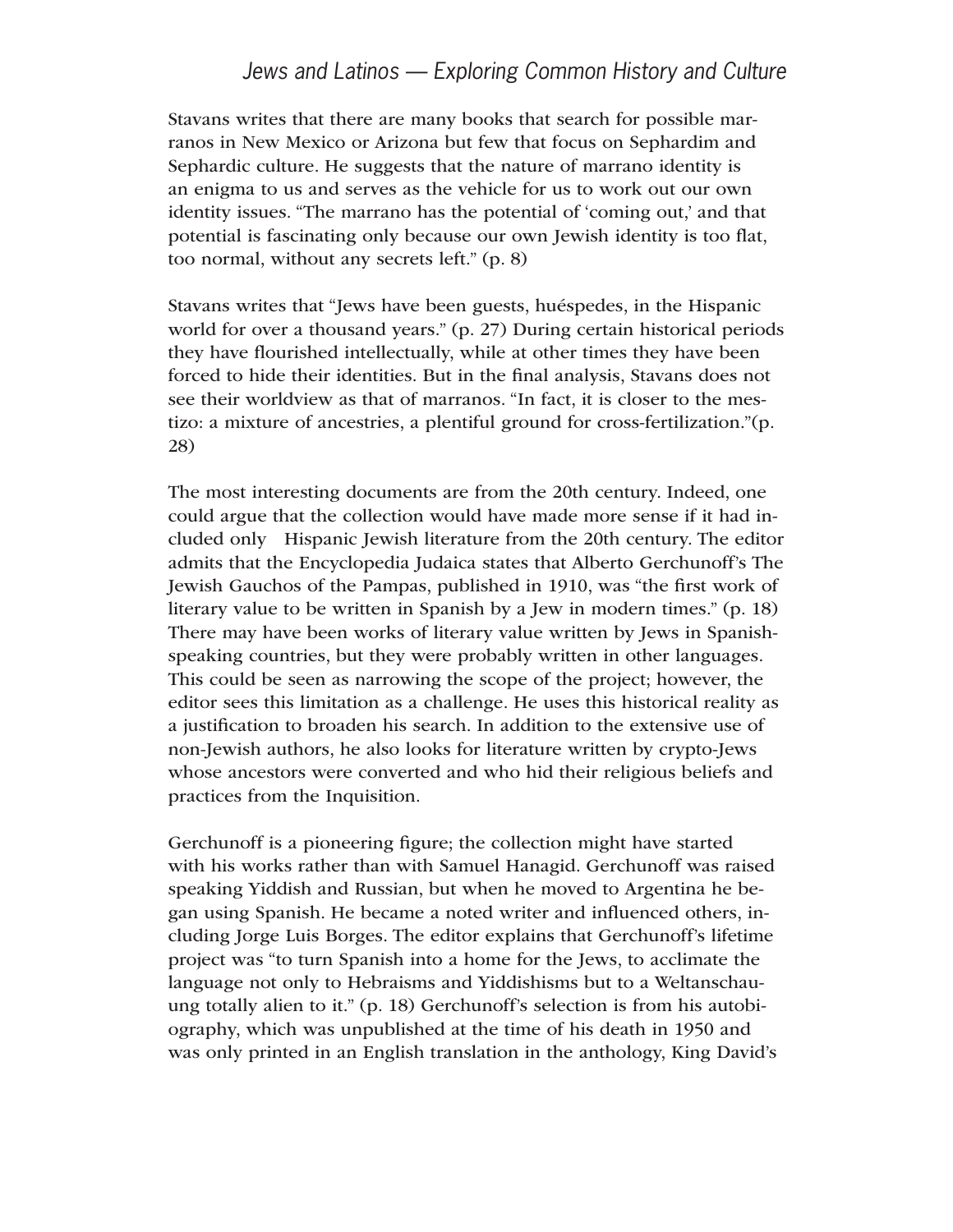Harp, edited by Stephen A. Sadow. In the excerpt, Gerchunoff reflects on the impact of living in Argentina:

In Argentina, Jews, redeemed from injustice and religious stereotypes, will lose their characteristic profile. On this soil they will gradually be freed from the whip of persecution. This can be seen already. From the city and the countryside Argentine Jews are deeply, sincerely patriotic, as are their elders, born in Odessa or Warsaw and immigrants to this land. Argentina can be proud of this and show it to older civilizations. What would the Russian people say about such a transformation, for instance? As I carry out many official functions, I come across Jews who are university professors, which neither shocks nor irritates anyone. These Jews are Argentine citizens; nobody cares which temple they pray in or if they are Catholics or not." (p. 149)

Pinkhes Berniker is included, even though he only lived in Havana between 1925 and 1931. Nevertheless, his stories portray his impressions of Jewish life in Cuba and how Cuban Catholics reacted to Jewish immigrants. Berniker's story "Jesús" tells of a Lithuanian Jewish peddler in Cuba who is encouraged to sell religious images:

He didn't even take it seriously, the first few times his roommates suggested that he start peddling images of Jesus, of Yoshke, as he preferred to call him. He thought they were kidding. How could they have been serious? Were they fools? What could they have meant? How could they possibly think that he should shlep the goyish icons through the streets of Havana? What was he, a boy, a young lad, who knew nothing of the world? How could they imagine that he — a middle-aged Jew with a beard and side curls, who had been ordained as a rabbi, who had devoted all the days of his life to Torah and to divine service — could all of a sudden peddle icons and spread word of Jesus of Nazareth? (p. 169)

Some of the selections are overtly political. The anthology includes an excerpt from Jacobo Timerman's Prisoner without a Name, Cell without a Number, which was published in 1981. Timerman argues that Argentine military officers who arrested and interrogated him believed that he was part of an international Jewish conspiracy.

I was kidnapped by the extremist sector of the army. From the outset, President Rafael Videla and General Roberto Viola tried to convert my disappearance into an arrest in order to save my life. They did not succeed. My life was spared because this extremist sector was also the heart of Nazi operations in Argentina. From the very first interrogation, they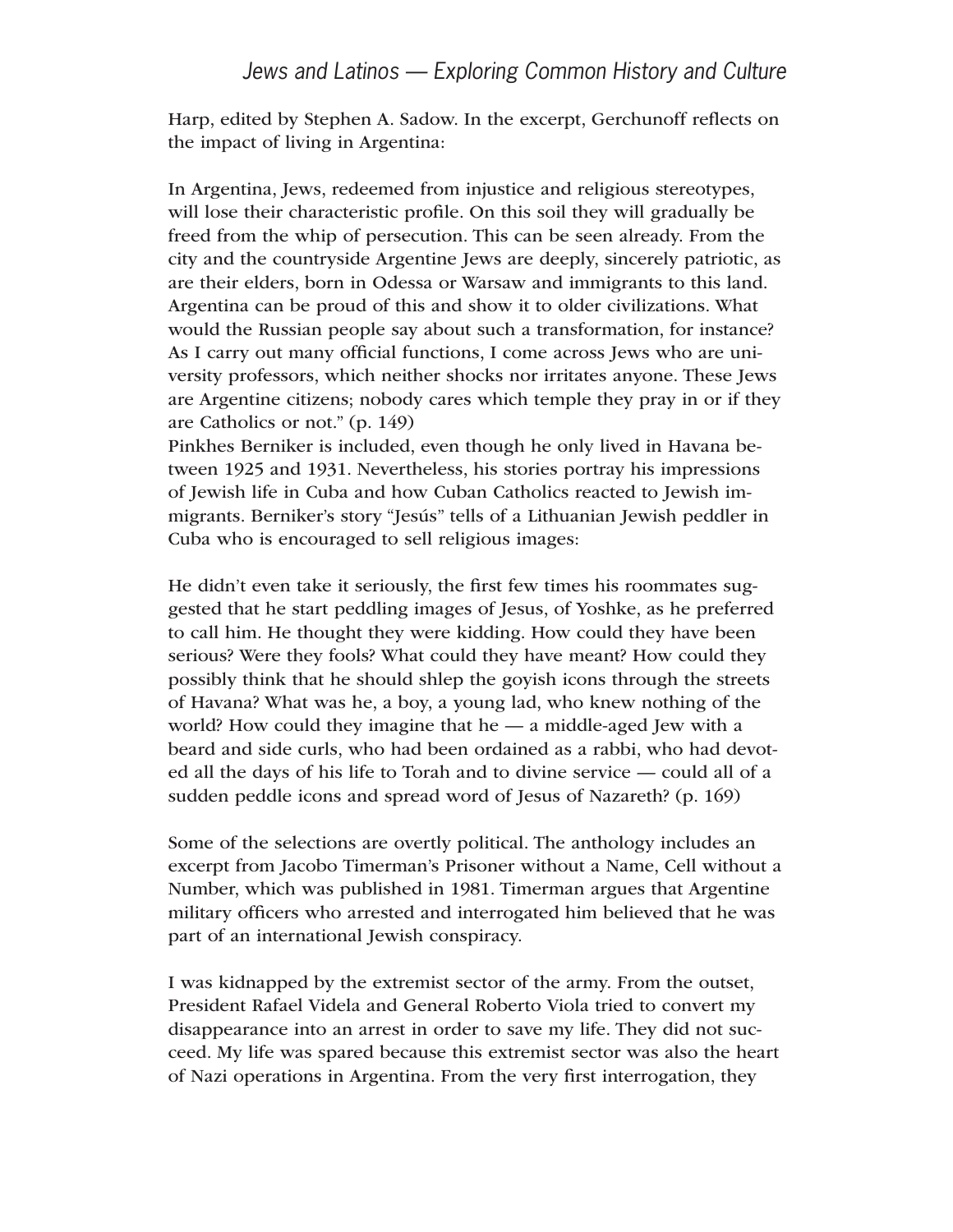figured they had found what they'd been looking for for so long: one of the Sages of Zion, a central axis of the Jewish anti-Argentine conspiracy. (p. 196)

Salomón Isacovici wrote an account of his move from Romania to Ecuador after the Holocaust. Born in the town of Sighet, where Elie Wiesel was also born, Isacovici describes his experiences in Quito as a hacienda administrator on a mountain named Pasocahoa. His job required him to oversee the staff, including a foreman and 22 Indian peons. The peons lived on the land with their families. Isacovici explains that "they worked for nothing." This observation — coupled with his memories of the Holocaust — causes him to obsess on the nature of human behavior.

The tormented peons and the foreman who was always exploiting them had made me see reality. I had sought refuge at the end of the world, and I had wanted to forget the past, but I had to come to understand that the past is never completely swept away and forgotten. It is with us always, for better or for worse. Suffering and misery were as much part of those barren plateaus as the past in my soul. The past can never be forgotten or erased permanently; it only allows for certain distractions. Simply put, I had seen up close another facet of humanity, just as terrible as the concentration camps, even though the situation was relatively unknown by most people and of little concern to others. In much the same way that no one wanted to recognize the existence of the concentration camps in Europe, Ecuadorans were denying the fact that some of their fellow citizens were being tortured by the stinging whip of exploitation. (p. 207)

Stavans stresses that Latin America has not spoken about the Holocaust in the same way that North America has. Latin American writers likewise have generally ignored the Holocaust and other Jewish themes in their writings. One supposes that he hopes that The Scroll and the Cross will make it easier to locate the Jewish element in the Hispanic literary tradition.

Rabbi Marshall T. Meyer's "Thoughts on Latin America" is one of the few modern documents to address the Latin American religious situation directly. The anthology reprints a speech that Meyer delivered to the Conservative movement's Rabbinical Assembly in the mid-1980s. Meyer argues that many Latin American Jews support military dictatorships, which gives them the illusion of stability, rather than popular liberation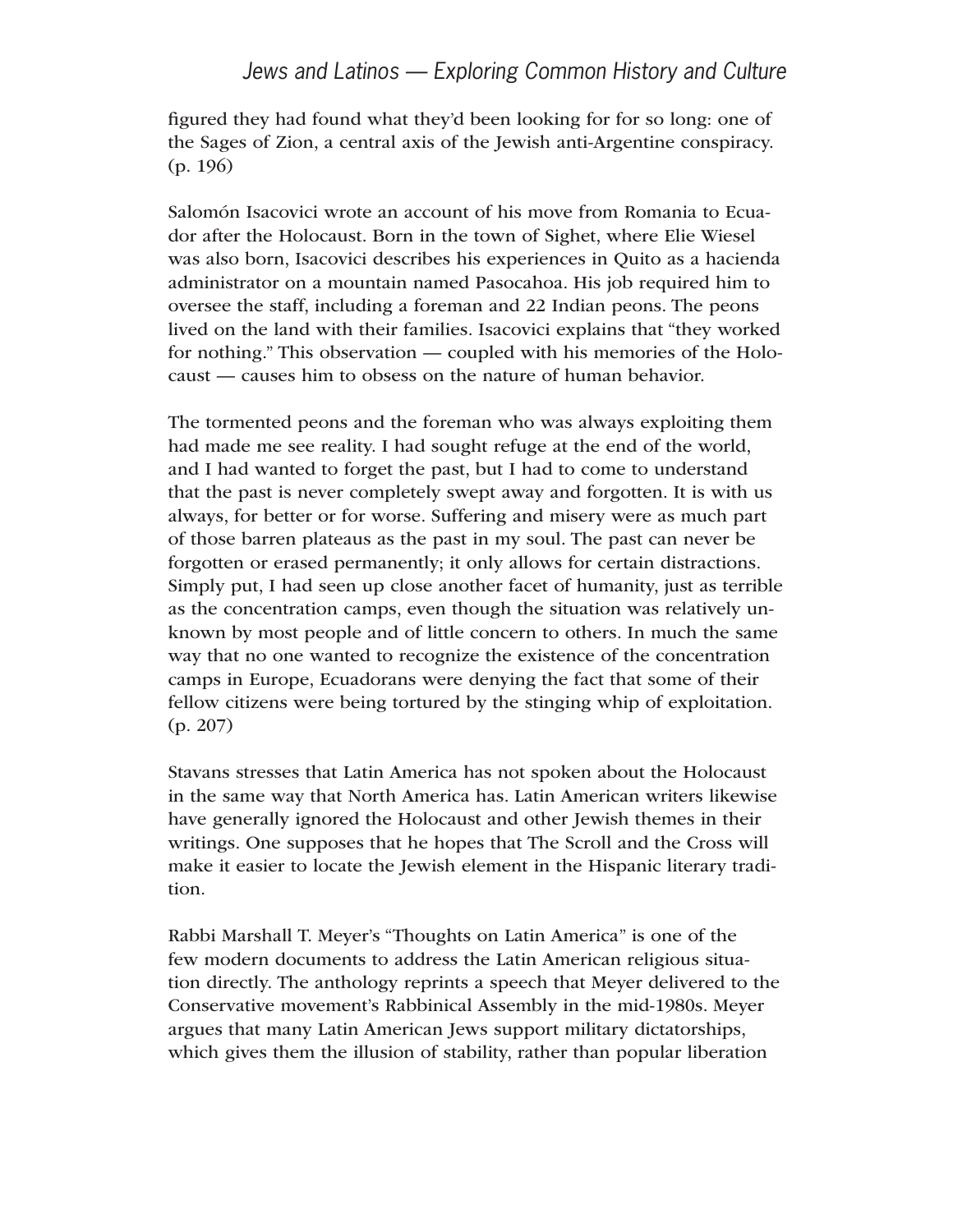movements of the exploited masses. He warns that such a myopic view could have terrible consequences.

As a result of my association with human rights, I have been called the Pink Rabbi, or the Communist Rabbi. I have been called almost everything. Of one thing I am certain. Jews can become involved in the democratization. Jews have the potential of getting involved in the overthrowing of the fascist regimes and in the stabilization of the popularist democratic governments throughout the area. I believe that the future of the Jews in Latin America will depend upon their participation in these democratic processes. (p. 213)

The Scroll and the Cross has a great deal of fascinating material. Some of the documents are better than others, and different readers will find their attention drawn to certain ones as opposed to others. Many will find the overall conceptualization of the volume problematic and may want to consult Stavans's other writings — and in particular, The Essential Ilan Stavans — to think through his reasoning.

The book is marred by many typos and small factual errors. The historians of Sephardic Jewry are reported to have written a history of the Judeo-Spanish community from the 14th to the 29th centuries, which would qualify them as prophets rather than simply historians. (p. 29) The Guide for the Perplexed is described as having been translated from the Latin (rather than from the Arabic) by M. Friedlander. (p. 70) That same book is listed as having been published in New Yorker [sic]. (p. 325) In the Chronology, it is written that "Jewish emigration from the island [Cuba] will takes [sic] place during the sixties, mainly to Florida. (p. 37) The introduction to Rabbi Marshall Meyer's "Thoughts On Latin America" describes the piece as having been delivered to "an American Rabbinial [sic] assembly [sic]." (p. 208) The organization being referred to is the Rabbinical Assembly. Josef Menguele [sic] is identified as a Nazi fugitive in Latin America. (p. 25) While all scholarly presses are under tremendous budgetary pressures, it is nevertheless incumbent upon them to make sure that manuscripts are carefully proofread. While some readers may find the experience of discovering typos amusing, most will be annoyed.

In recent years, a number of initiatives have been taken to generate dialogue between Latinos and Jews in the United States. Latinos recently became the largest minority in the entire country and Jewish political lobbying groups are understandably eager to form alliances with them.